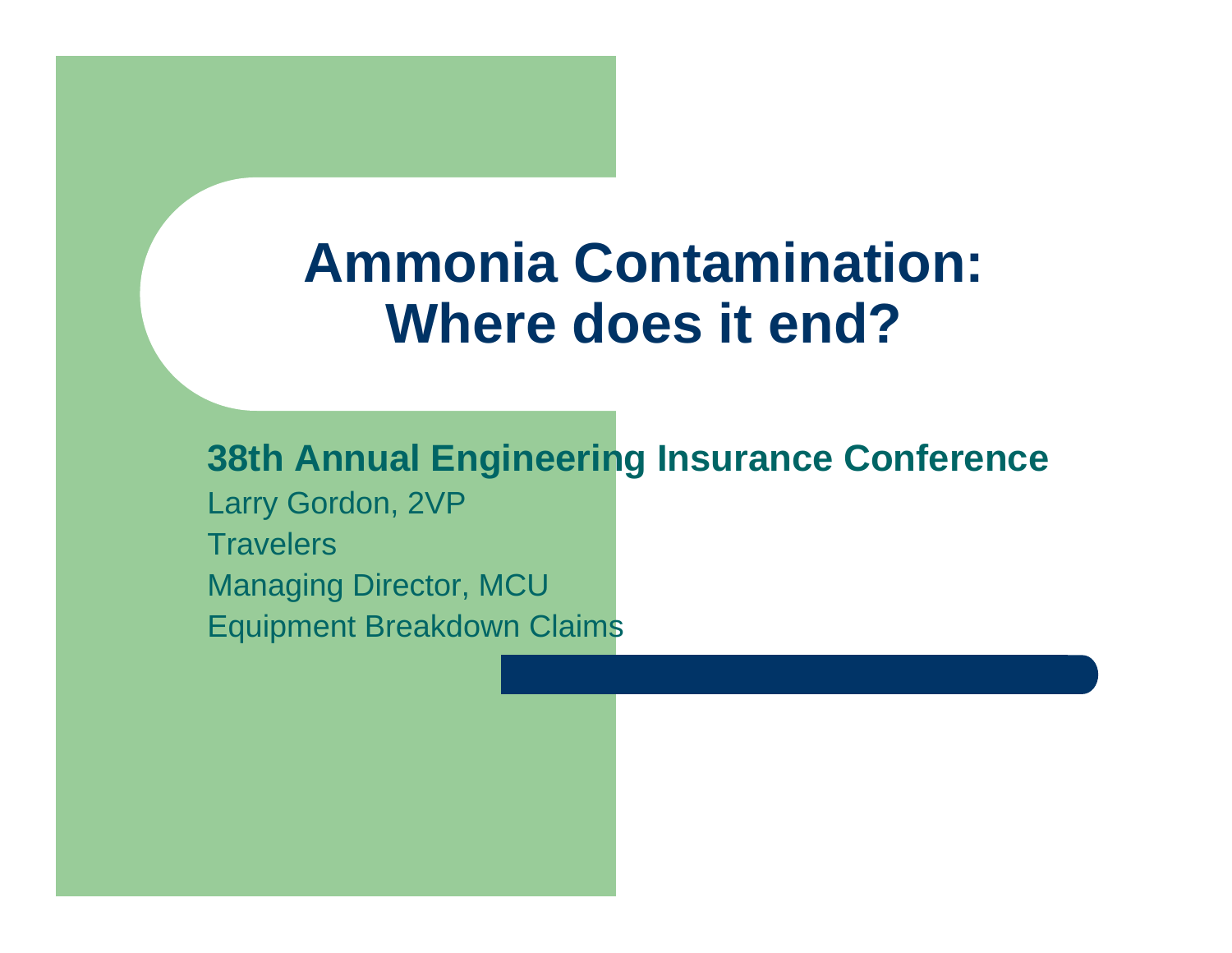## The Good, The Bad, The Ugly

**Properties** 

• natural compound – production costs low NH3

• superior thermodynamic properties - heat transfer characteristics of ammonia can be 2-3 times as higher – more efficient, smaller equipment costs, less electrical costs per ton. 10 -20% less to install

• ammonia is environmentally compatible. It does not deplete the ozone layer and does not contribute to global warming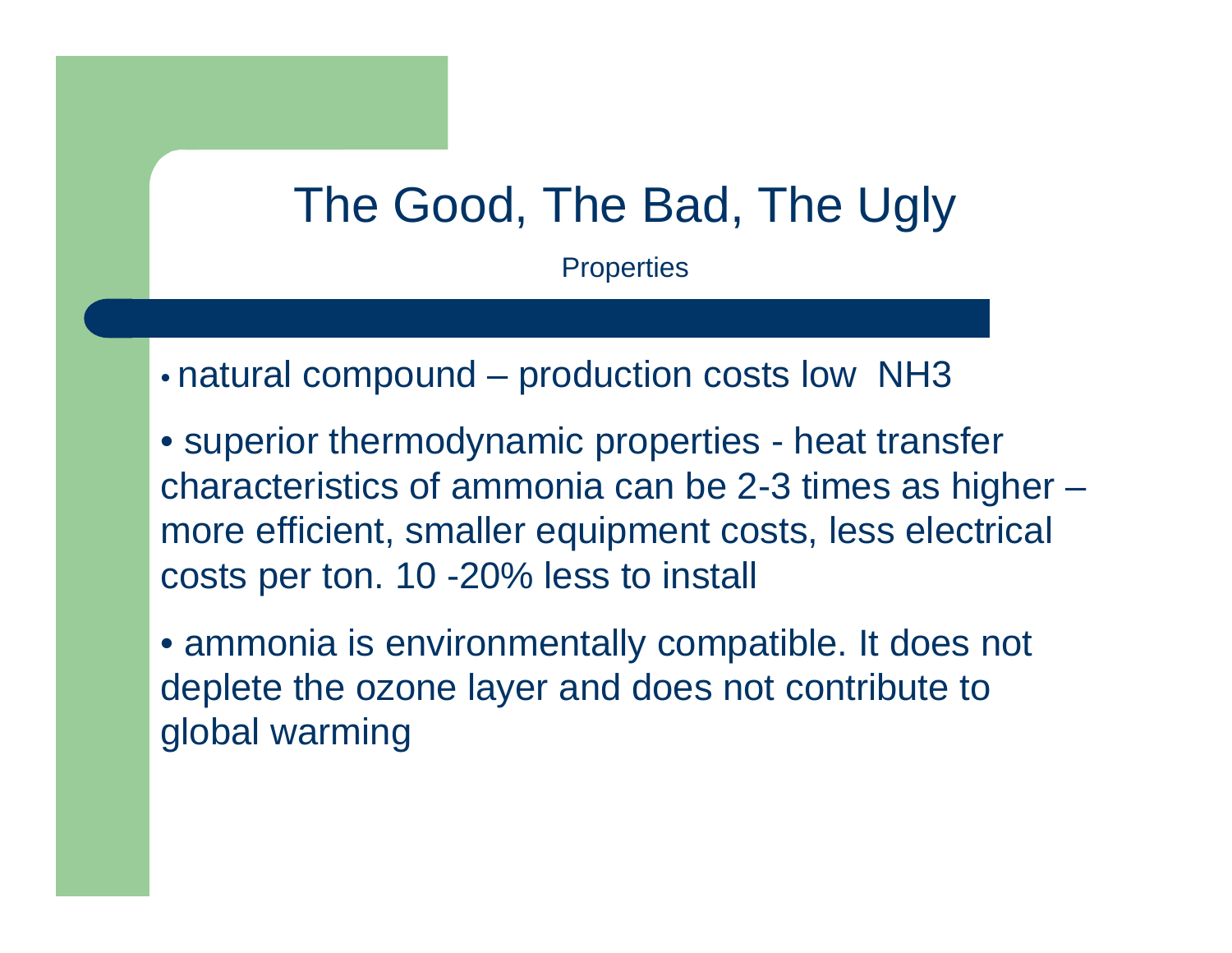# **Properties**

- $\bullet$ Specific gravity of the liquid (water=1) 0.619
- $\bullet$ Specific gravity of the gas (air=1) 0.588
- $\bullet$ Flammable limits in air 16-25%
- $\bullet$ Liquid ammonia will expand by 850 times when evaporating
- $\bullet$ Boiling Point -28°F (-34 C)
- $\bullet$  because ammonia has a tremendous affinity for water, it reacts immediately with the humidity in the air and may remain close to the ground. (Eyes, nose, throat)
- $\bullet$  Ammonia combines with water to form ammonium hydroxide. Caustic corrosion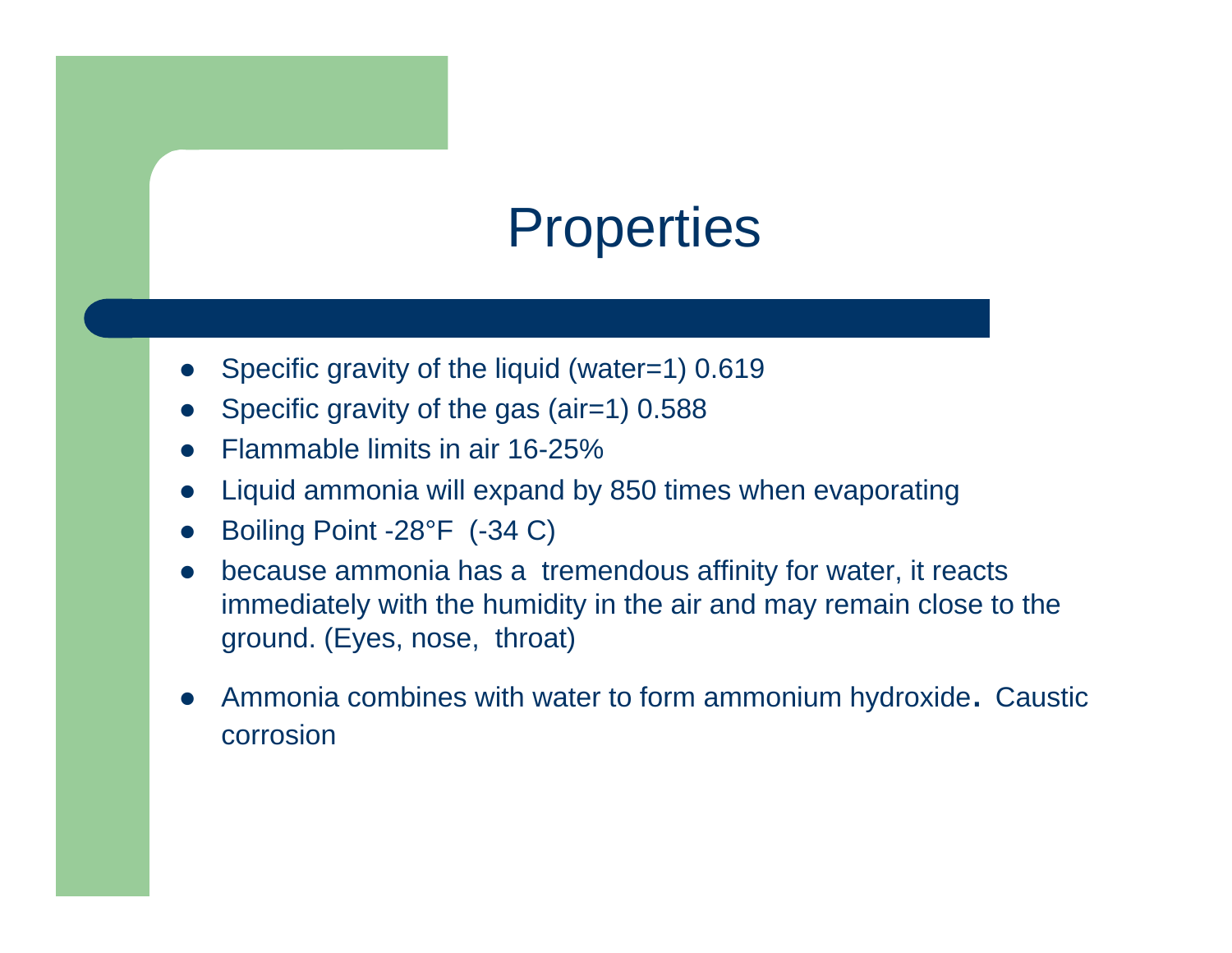# **Coverage**

- $\bullet$  Except as indicated in the EXCLUSIONS…..we will protect property covered by this agreement against direct physical loss or damage caused by a covered accident to an insured an insured object.
- $\bullet$ Additional Benefits
- $\bullet$  We will pay for direct physical loss or damage to covered property at an insured location that is contaminated by ammonia as a result of a covered accident to refrigeration or air conditioning vessels and piping included as an insured object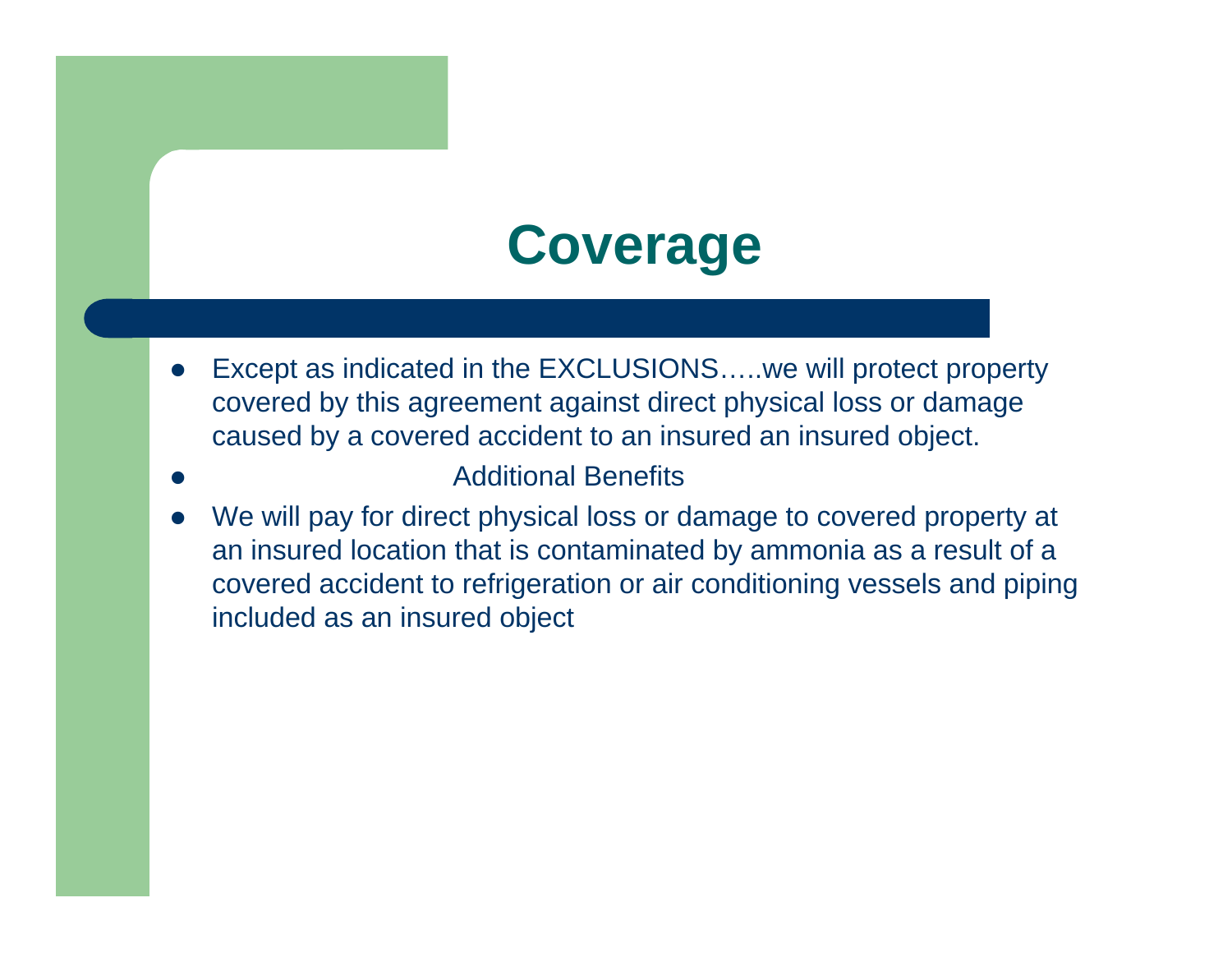#### **Susceptibility of Products to Ammonia Contamination Damage**

- $\bullet$  Perishable products – foods and pharmaceuticals. All susceptible products contain water. Water and ammonia mix with each other and react chemically to form a strong caustic that chemically destroys plant and animal tissue.
- $\bullet$  Containers destroyed, ink runs destroys labels. Repackage costs vs. replace
- $\bullet$  Plastic (and other materials) wrapping not fool proof but helps. Gives time to stop leak and ventilate.
- $\bullet$  Other property- building and contents damage. Vapors to dry storage, destroys containers. Repackage costs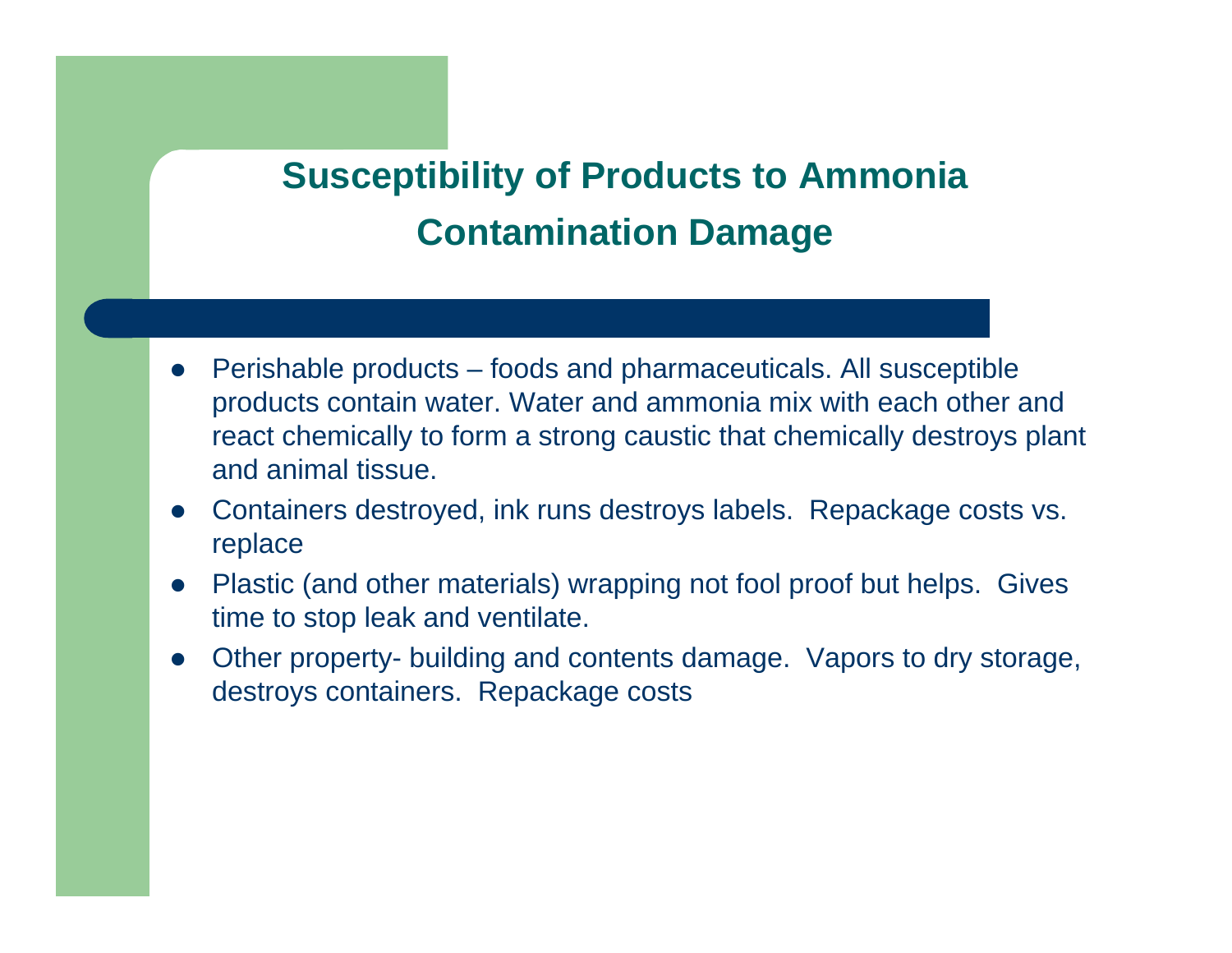## **Loss Senarios**

- NH3 only
- NH3 but really Spoilage
- NH3 and Spoilage
- NH3 and Business Interruption